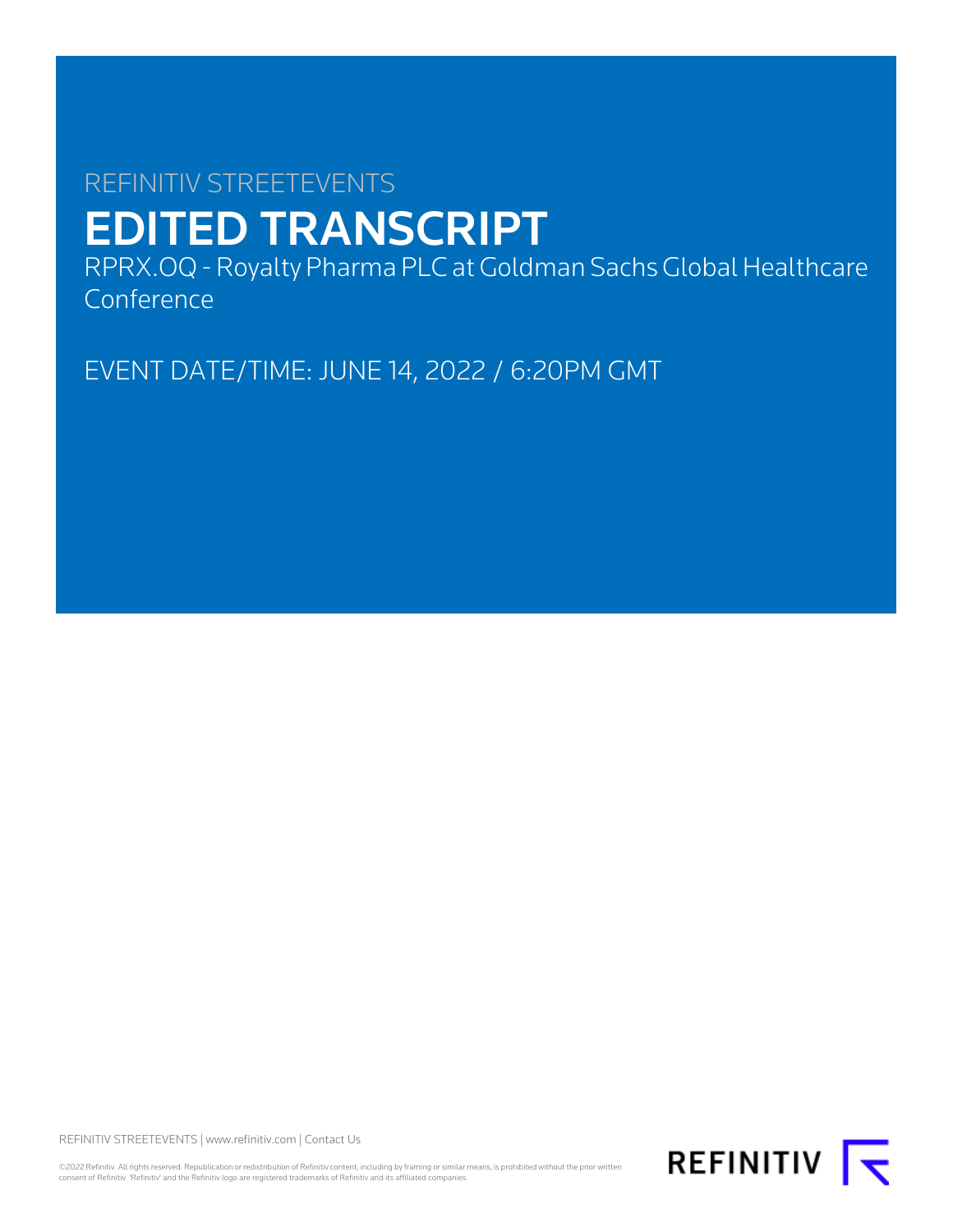### **CORPORATE PARTICIPANTS**

**[Terrance Coyne](#page-1-0)** Royalty Pharma plc - Executive VP & CFO

# **CONFERENCE CALL PARTICIPANTS**

#### **[Chris Shibutani](#page-1-1)**

## <span id="page-1-1"></span>**PRESENTATION**

#### **Chris Shibutani**

Okay. Let's get underway. Apologies for the slight delay racing through the halls, knocking off not too many casualties. Welcome to the Tuesday afternoon session for the Goldman Sachs Healthcare Conference.

My name is Chris Shibutani. I'm one of the members of the research team cover pharmaceuticals and biotechnology, really, really pleased to have Royalty Pharma with us here today to participate in the conference.

The poor victim on the stage with me is Terry Coyne, Chief Financial Officer. I see that I think Marshall is here in hiding, George is hanging out too. So there are a lot of very smart folks, which actually brings me to some -- an introductory comment that I thought while we're seeing here amongst friends.

Terry, you and I actually go way back. I've always been a grumpy old fool. But I think you were basically a child back maybe 15 years ago working at JPMorgan when we were sort of under the same hood. And I asked this in the context of the fact that so many of the intelligence here at Royalty are former Wall Street Royalty themselves.

Talk about the pros and cons of like, obviously, it equipped people with some sense for the terrain and some of the mathematical equations that are involved. But there's a translation that's probably required and a skillset. You've all been part of that journey extensively. Frame a little bit what drew you there, what you learned and why you're the right dude to be the CFO?

## <span id="page-1-0"></span>**QUESTIONS AND ANSWERS**

#### **Terrance Coyne** - Royalty Pharma plc - Executive VP & CFO

That's -- it's a great question, Chris, and thanks for having us. So I've been at Royalty Pharma for 12 years now and you're right. I was on the sell-side before doing biotech equity research. I think what we found is a lot of the skills are very translatable in terms of being able to obviously do the due diligence and the financial modeling, but also -- it's a people industry business as well where you have to have really good relationships.

And so that -- I think all that skillset was very helpful. I think me personally, I use that. I was on the investment team for nine years when I was at - when I joined Royalty Pharma before I became the CFO. And one of the things that drew me to the business was the sort of really long-term view and the incredible focus that we take in our due diligence process, where we could spent months or years following an asset.

And I think that creates this really great sort of ownership, where when you ultimately make an investment, you kind of feel it in your bones. You know this asset. You know why it's going to succeed. And so that's a unique aspect of our business. It's very different than traditional buy-side or sell-side. I think it's -- and it's a really big part of our long-term success is that long-term view that we take.

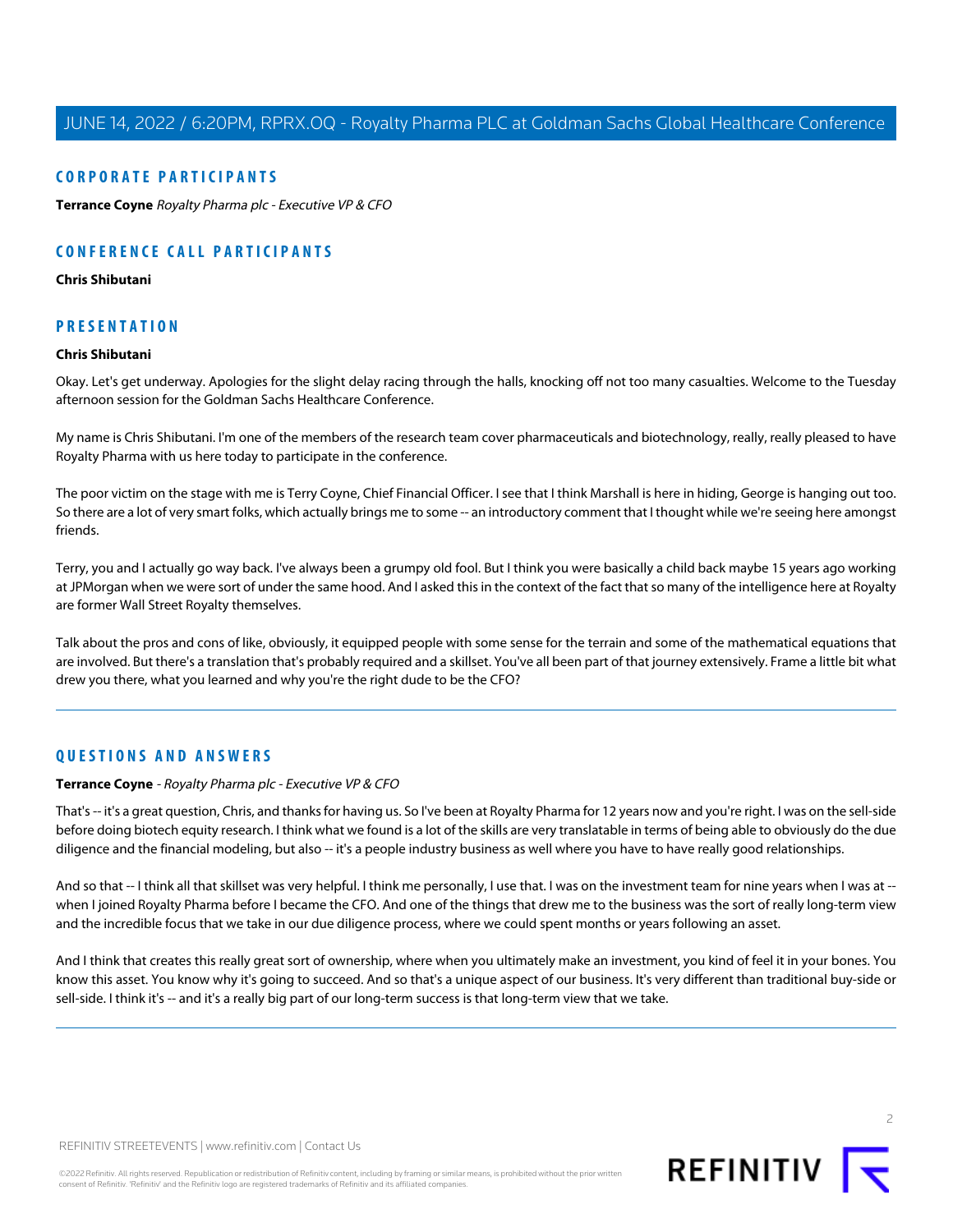#### **Chris Shibutani**

Right. No. And I think exactly what you've described to me, frames, part of the discussion that we've been having with investors since we launched coverage in terms of why have an investment position? It's exactly that sort of the difference in the arc of investment thesis. It is to give exposure within a fund to that kind of philosophy amidst an environment where we're going from quick-to-click headline to catalysts and by the quarter and mark-to-market.

So I think that's something that's very vital. And it also leads to another typical question about the business model, which is just sort of the prominence in terms of positioning you guys have within the Royalty ecosystem, right, which still seems a little bit like Frontier lands in some respects. It's been going for decades, so there's no secret there.

But what is the sustainable competitive advantage? What is the moats and why can't some other name brand x, we could spin a few that have just piles of capital can't come in here and generate some kind of pressure to the business. The resilience there, talk to the pros and cons of that dynamic and why you believe you have a sustainable advantage?

#### **Terrance Coyne** - Royalty Pharma plc - Executive VP & CFO

Yes. So I think it's -- there's a couple of factors. So one is sort of the platform that we've built, the really deep due diligence process that we have; the scale where we can -- we really can differentiate ourselves and do the biggest deals, where for other companies in this space, investing \$1 billion or even \$500 million would be extremely challenging.

And for us, it's -- that's actually right in the middle of the fairway for our business. Our cost of capital is low. We think that's a sustainable competitive advantage, where we were able to borrow at record lows in terms of rates and our weighted average cost of debt is 2.2%, which in this environment looks really nice.

And then it's the people, it's the relationships. We've been doing this for 25 years. It's all we do is invest in biopharmaceutical royalties. We're not some other business that's investing in a variety of things, real estate, infrastructure; whatever. This is all we do. And we have really great relationships across the industry.

So we continue to believe that we're optimally positioned for the opportunity we see ahead of us. It's not to say that competition won't be there, competition is a good thing. The opportunity is huge. The funding needs of the industry are massive. The more that other companies are out there talking about royalties as a way to fund the industry.

We think that we're always going to get a look. And we think that if we want to win, our cost of capital, our relationships should allow us to differentiate ourselves. And long-term, I think there's room for a lot of players in this space, right?

#### **Chris Shibutani**

Do you allow for the potential of that competition would have the possibility of compressing returns longer term? And I ask this in the context of some, I think, really vital information that you shared about sort of the IRRs that you've been able to achieve historically and thinking about how sustainable that is.

So what are the dynamics that would feed into sustaining the kind of IRRs that you've had?

#### **Terrance Coyne** - Royalty Pharma plc - Executive VP & CFO

So I think it's important, competition isn't new. I mean people have known that we've had a successful business for quite some time. And we've been hearing even when we were on our IPO roadshow in some of the best biotech markets of all time, your returns are going to compress.

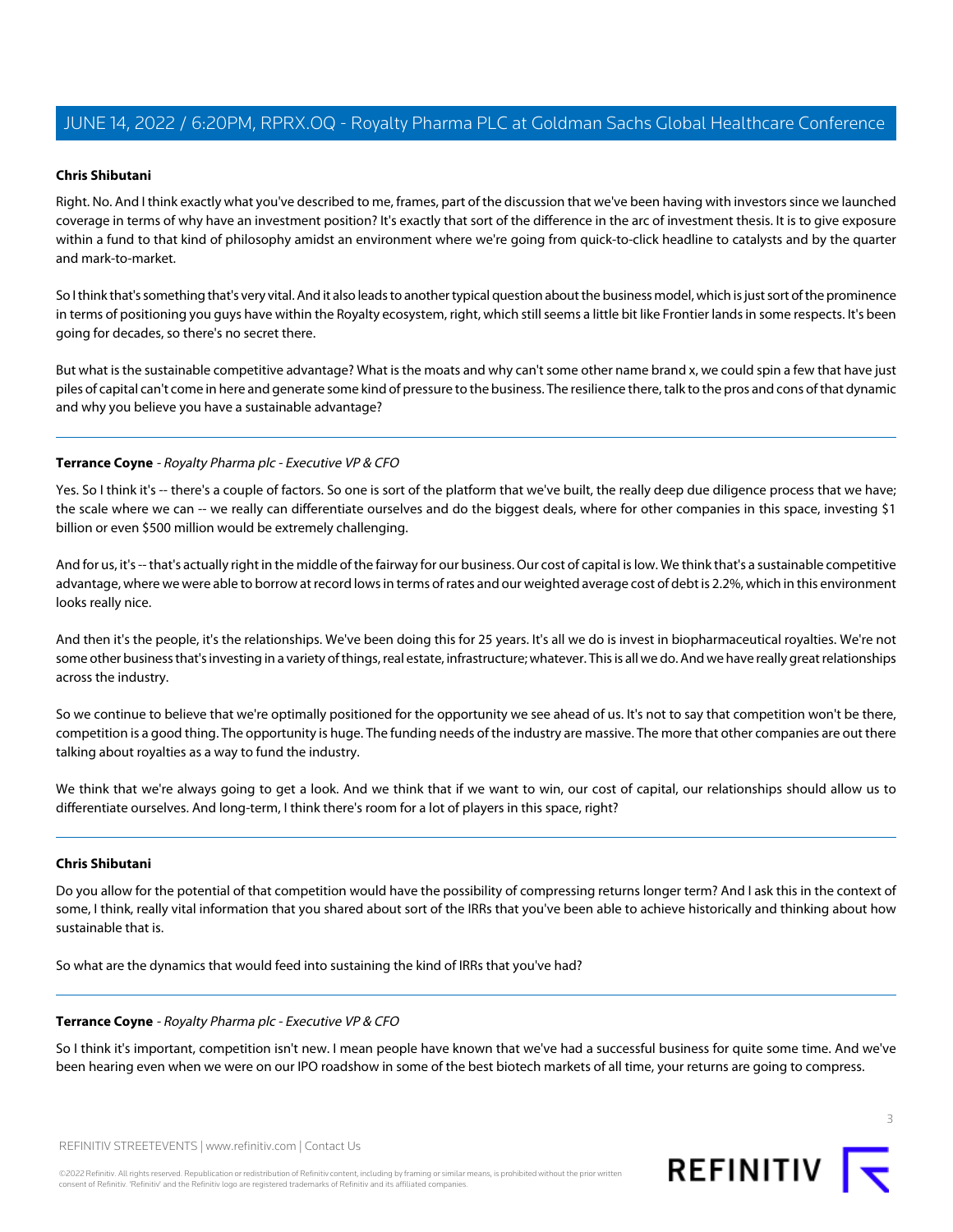And we haven't seen it. It's -- we're maintaining that same discipline, the same hurdle that we've had where we're targeting sort of high single-digit to low double-digit unlevered returns on approved products and teens returns on unapproved development-stage products. And so the bar for us isn't changing. And we haven't really -- certainly hasn't led to fewer deals.

So we feel like it's -- we'll continue to have those targets and I don't see that changing anytime soon.

#### **Chris Shibutani**

Another really helpful aspect, I think, for investors to pay attention to your story is that it creates a finger on a pulse of the broader environment. Sort of like the biotech ecosystem financing environment, clearly challenging, just the deal environment as well.

Obviously, it's not an exact parallel with the M&A environment per se. But I think you could draw some connections over there. Talk to us about the house view that you guys have about the current environment, particularly for biotech deals. It's a topic that's very much embedded in the business strategy, but what are we seeing right now? Where are we?

#### **Terrance Coyne** - Royalty Pharma plc - Executive VP & CFO

Yes. So we're certainly -- the opportunities, as you can imagine, we're seeing a lot of different things. The pipeline is very robust. A lot of things come and a lot of things also get screened out because the bar is really high for us to spend time on it.

And we need to check a lot of initial boxes for us to make that investment where we're going to go a little deeper. But what we've seen -- so just to take a step back, when I first joined Royalty Pharma in 2010, royalties as there was -- it was mostly sort of third-party royalties. So you go to a company or you go to a small biotech company that had a royalty or a university, and that's where a lot of our deals came from.

And over the last five years, we've seen this shift where we, where synthetic royalties have become a bigger and bigger way that the industry thinks about funding itself. And so that trend has been really positive for us over the last five years or so.

If anything, what we see right now is that this is just accelerating that trend. But we are -- the bar is really high and it's going to stay high. And so there's a lot -- there's obviously been a ton of company formation over the last couple of years.

The needs in the industry are high. But I think for us, we're still going to be really selective. And while the top of the funnel might get a little bigger, I wouldn't be surprised if the -- the percentage of things that we transact on actually got a little smaller.

#### **Chris Shibutani**

I see. That's interesting. One of the events that -- one of the takeaways from the event-- and you guys hosted a Sentinel Investor Event. It was really well done. George and Dana created something that was basically felt like the cross between a royal wedding and the Tony awards.

But you should go back and see the transcript, do the replays. I think it's very informative, very comprehensive. A highlight takeaway was the whole synthetic royalties product and that growth, which you just touched upon here. And this trend that we're seeing, what is driving that? Is it sort of higher visibility or success stories? I'm not unconvinced; I'm certain that's the case.

But there was such conviction in the sort of like the verb in which those were said. So how do we acknowledge that can continue to happen?

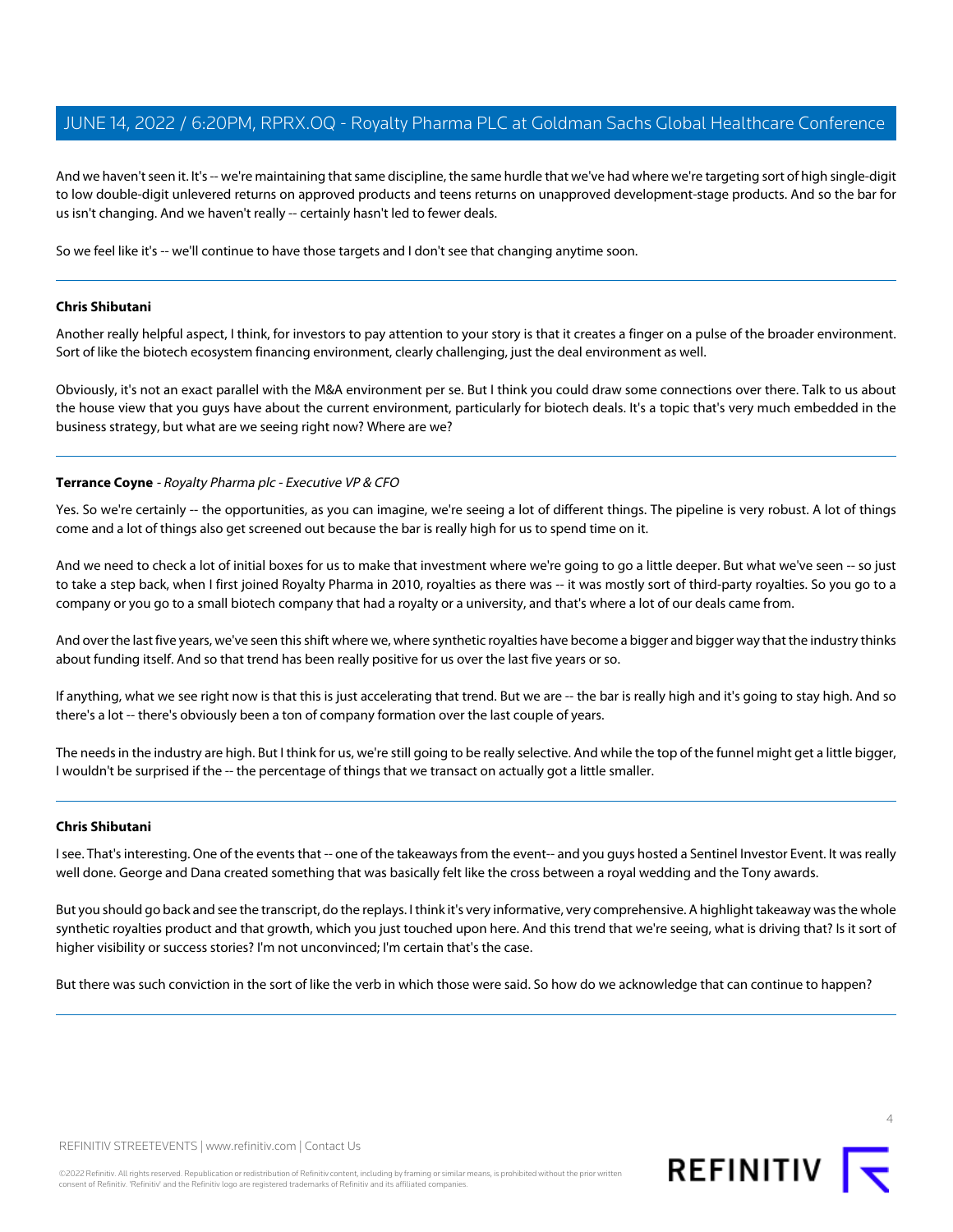#### **Terrance Coyne** - Royalty Pharma plc - Executive VP & CFO

There's definitely a network effect. I think it's -- we're out there talking about it. Our profile in the industry has changed since we've gone public. People hear from our investors that are also their investors say, you should be thinking about royalties.

And then there's some really good success stories. There have been a few over the last couple of years, like, obviously, most recently with BioHaven, Immunomedics a couple of years ago. I think that those -- that creates something that we can build on. And then obviously, also the capital needs.

We showed a slide at the Investor Day that showed a couple of the companies that have had really strong performance over the last couple of years, like BioHaven, BioCryst and Cytokinetics, where royalties have accounted for around 1/4 of how those companies funded themselves over history.

And that is a trend that we think could play out for a lot of the successful biotech companies where historically, it was equity first and maybe some of them could access debt or converts and then partner. And now royalties are a new option that we see for the industry. It's something that we think can absolutely grow. And it's great for us, for our business because we're not relying on things that already exist.

We can go out there and create them. We can be really targeted and go to the companies that we think are going to be the next generation, the next BioHaven or Immunomedics and try to work with them to be their partners along their sort of growth journey.

#### **Chris Shibutani**

Got it. Okay. You're the CFO. Let me try to keep you happy. Let's talk numbers. Capital deployment, guidance that was provided at the Investor Day, you provided a guidance to be able to do \$10 billion to \$12 billion by 2026.

We were not surprised by the elevated level from the IPO, given the track record and the trend that that was going from a trajectory standpoint. There was a suggestion actually. And we believe it, that this could be somewhat conservative. So can you talk about what factors you might consider to determine whether you would deploy beyond that \$10 billion to \$12 billion guidance?

#### **Terrance Coyne** - Royalty Pharma plc - Executive VP & CFO

Yes. So maybe I'll just take a step back for the people that don't know the history. But when we went public, we guided to over \$7 billion over five years. And in that -- in the sort of first two years of being public, we deployed \$5.9 billion. So obviously, well in excess of that number.

We raised it. And we raised our forward five-year capital deployment target at our Investor Day to \$10 to \$12 billion over the next five years. We -that's more or less consistent with the trend over the last three years. And I think we want to make sure that it's -- we put out a number that we're very, very confident that we can hit.

One thing that over time that we've seen in the business is that it can be a little uneven. There could be periods where it could be \$1 billion or even less. And then cash builds and then we deploy a lot of capital, where it could be many multiples of that.

That sort of patience is core to what we think will make us successful over the long term. But in terms of where the upside could come from? Certainly, synthetics are an area of upside. Maybe there's a couple of big deals that come along. Those are less predictable. That's one of the nice things that we've seen over the last couple of years is that the market actually feels deeper.

We're seeing a lot more \$300 million to \$500 million, \$700 million type deals where we're not relying on the \$2 billion or \$3 billion deals to sort of -- to achieve that sort of level of capital deployment. But those deals -- every so often, they will come along.

And then, another area that ends up being a little bit less predictable is M&A. And where we can participate like we did with the MorphoSys transaction in the summer of 2021, where we helped MorphoSys, acquire Constellation. We got in exchange; we gave them up to \$2 billion or so.



REFINITIV STREETEVENTS | [www.refinitiv.com](https://www.refinitiv.com/) | [Contact Us](https://www.refinitiv.com/en/contact-us)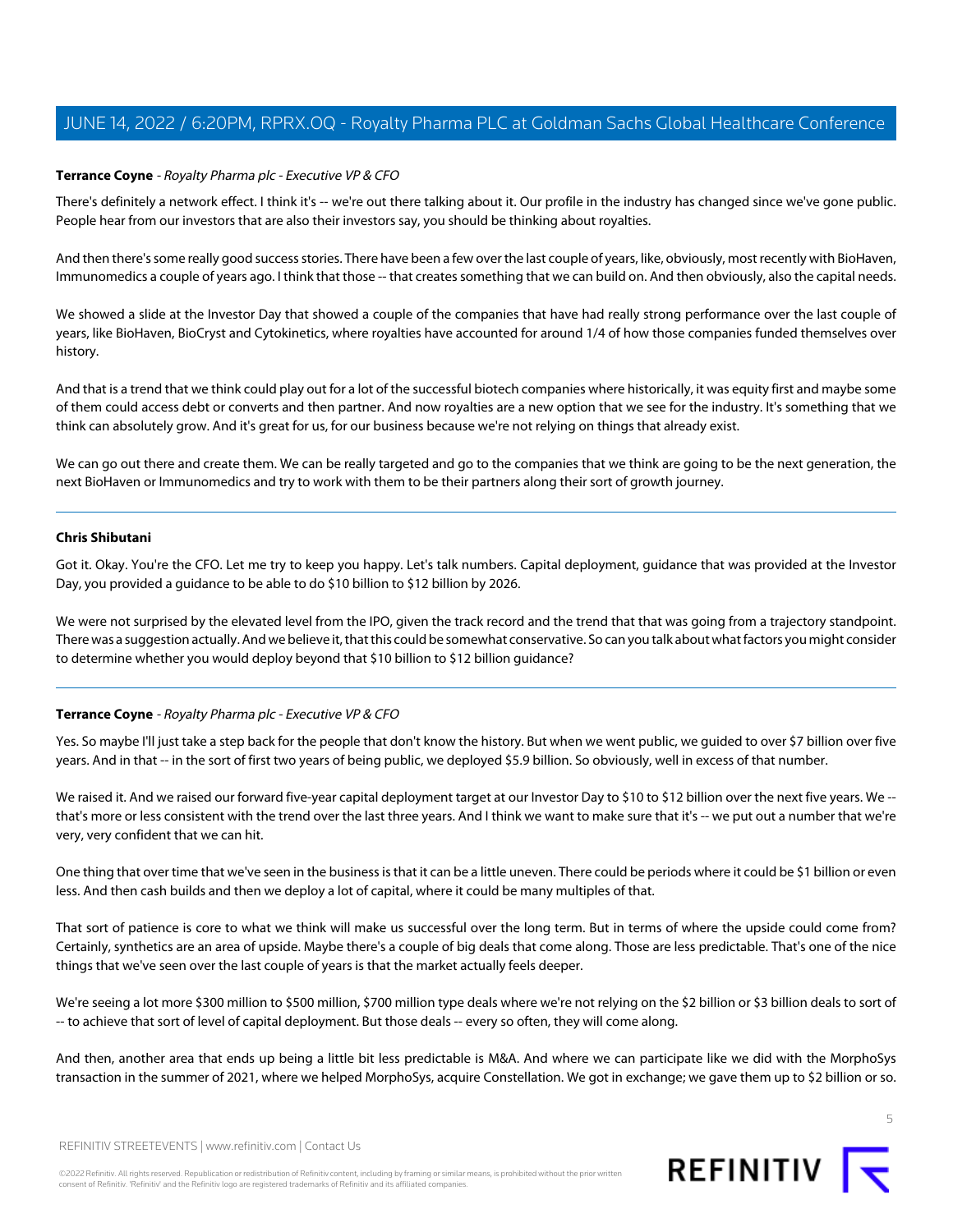And in exchange, we got a number of different royalties, including a royalty on J&J's Tremfya in that transaction.

#### **Chris Shibutani**

Yes. No. I mean you highlight that. And that deal really does stand out in terms of -- in so many domains in terms of the size, the complexity, the creativity along those lines.

And then it makes me reflect back in terms of can you do it again. Do you have the capacity, the manpower, how exceptional or bespoke with that as an opportunity? Or is that a blueprint for more like this? And so it engenders more creative thinking on the part of the folks that you partner with? What does the future look like, more MorphoSys coming?

#### **Terrance Coyne** - Royalty Pharma plc - Executive VP & CFO

I think being creative and coming up with solutions to help our partners achieve their goals is fundamental to what we do and our long-term success. And we've done that throughout history, coming up with new ways that we can help fund this industry. And so absolutely, we have the capability.

Things like that, the stars need to align that was a three-party deal. But we think we have the team to do it. We have, obviously, the balance sheet, the big diversified base portfolio to go and go out and make those types of investments for sure. I think that we can continue to do those things.

But I -- standing here today, I couldn't tell you where those will be. We're always opportunistic. And I've seen over the years, things come into the pipeline. And we think, man, this is going to be is like a multibillion-dollar opportunity and then it's gone.

And for whatever reason, it doesn't check out or if they decide to go in another direction. And then another thing comes in. And so that's the beauty of the business. And so you just kind of learn to be patient. But when you see -- when an opportunity does really feel like it's coming together, you put everything behind it to make sure that you can capitalize on it, right.

#### **Chris Shibutani**

Yes, as you were describing, making those comments, I thought about from my years on the buy side and thinking about have to have a self-discipline, right? And as you're going through your screening and your evaluation process and making the go and maybe and not quite decisions, has that cut off, the decision making to say no, changed over time?

#### **Terrance Coyne** - Royalty Pharma plc - Executive VP & CFO

No, I wouldn't say it's changed significantly. I would say as we've moved to looking at pre-approval investments, we're probably saying no a little bit more than we were before because if it's an approved commercial product, then it's probably more a matter of what's the forecast and what's the sort of discount rate. And you can usually come up with a value for something like that versus something that where there's real clinical regulatory risk, that's probably an area, where we might be taking a hard line and just saying we just can't get comfortable with it.

#### **Chris Shibutani**

And let's talk about that. I mean if we think about the past decade, the mix, so to speak, of the commercial deals versus clinically de-risk not yet approved versus even earlier stage that has transformed. I get the sense that there's been a little bit more appetite for risk, clearly within the disciplined parameters, the due diligence that you guys do. How do you feel about -- how does the team feel about where that's at?

And if you had to say maybe where that could lean further and shift towards what would you

REFINITIV STREETEVENTS | [www.refinitiv.com](https://www.refinitiv.com/) | [Contact Us](https://www.refinitiv.com/en/contact-us)

©2022 Refinitiv. All rights reserved. Republication or redistribution of Refinitiv content, including by framing or similar means, is prohibited without the prior written consent of Refinitiv. 'Refinitiv' and the Refinitiv logo are registered trademarks of Refinitiv and its affiliated companies.



6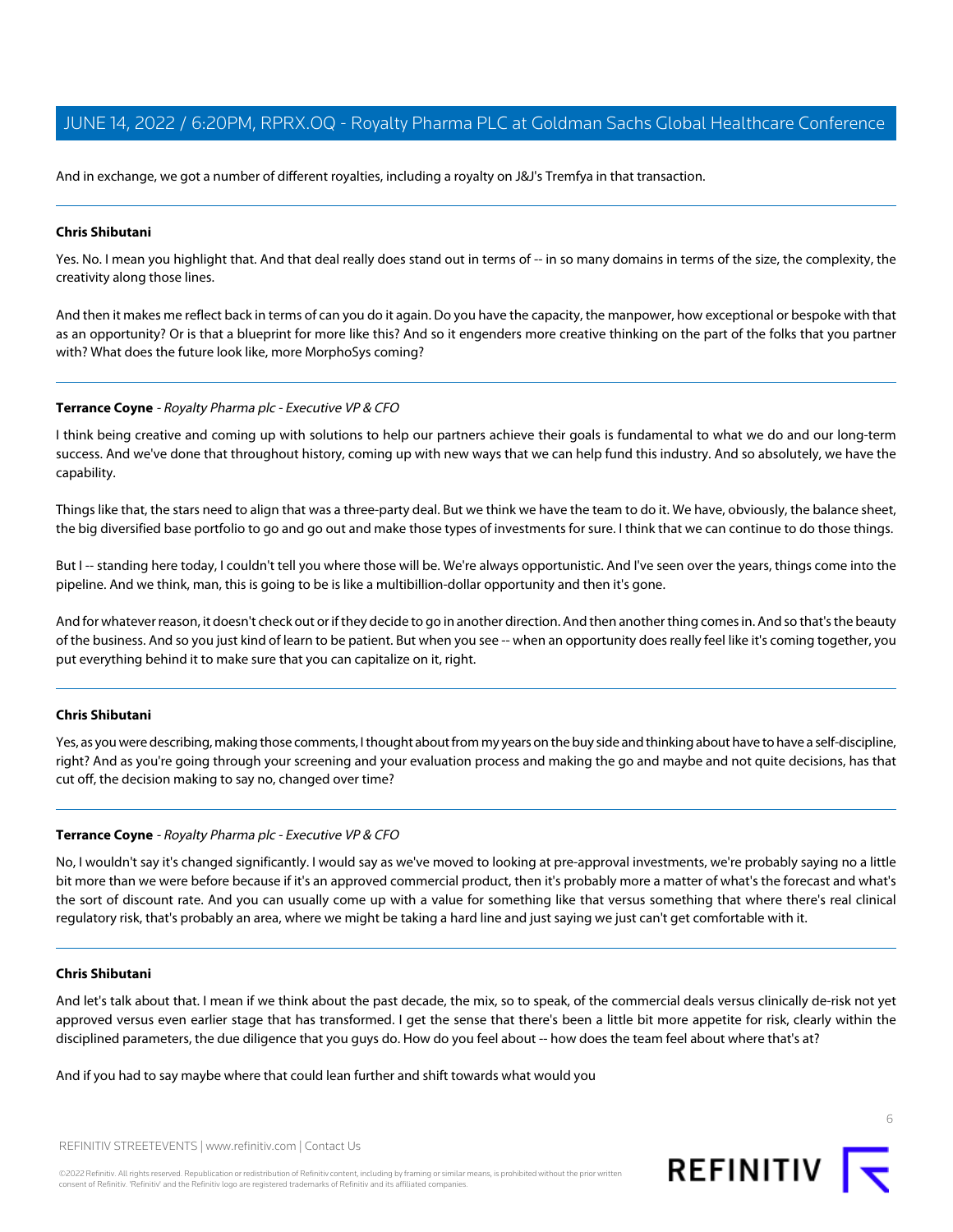#### **Terrance Coyne** - Royalty Pharma plc - Executive VP & CFO

it's really hard to say.

Because we are -- we always say this, but we really mean it -- we are opportunistic.

#### **Chris Shibutani**

The folks knocking in your door must be on the earlier end of the spectrum, because a lot of the folks in the broader community are -- because they're being measured by this year and no one feels confident about this year.

#### **Chris Shibutani**

I mean we're going to have 75 basis points on all this. But you guys are thinking about the bigger picture longer arc isn't there an opportunity to go earlier?

#### **Terrance Coyne** - Royalty Pharma plc - Executive VP & CFO

So it depends -- I think -- at our core, we're focused on things with real proof of concept. And so we've always gravitated towards Phase III preapproval where there is already a Phase III or maybe they're waiting on a second Phase III and we can invest preapproval, help them fund the launch and then approved.

In terms of going significantly earlier, I wouldn't expect a real shift there. There are situations where maybe we can invest smaller dollars in a Phase II trial like real small dollars, where there's the option for us to expand that investment and fund the Phase III trial if it hits certain parameters, things like that.

And so that's an example we have done. We did a deal like that in the past. And they didn't end up moving forward to Phase III. But I think our focus is going to be more on the later stage stuff.

#### **Chris Shibutani**

And I bring that up in part because at the Investor Day, you did introduce the notion that the eyes are looking at a broader set of therapeutic areas potentially and specifically mentioned were new or novel modalities. The term brain diseases was used.

Areas, is in oncology as well that are kind of next generation. By definition, these are still sort of works in progress from the scientific evolutionary standpoint and therefore, to wait into those waters would mean taking on earlier-stage risk.

#### **Terrance Coyne** - Royalty Pharma plc - Executive VP & CFO

Yes. So I think what you would probably see is that we would wait for those things to mature a little bit more before we're probably going to be comfortable making that kind of an investment.

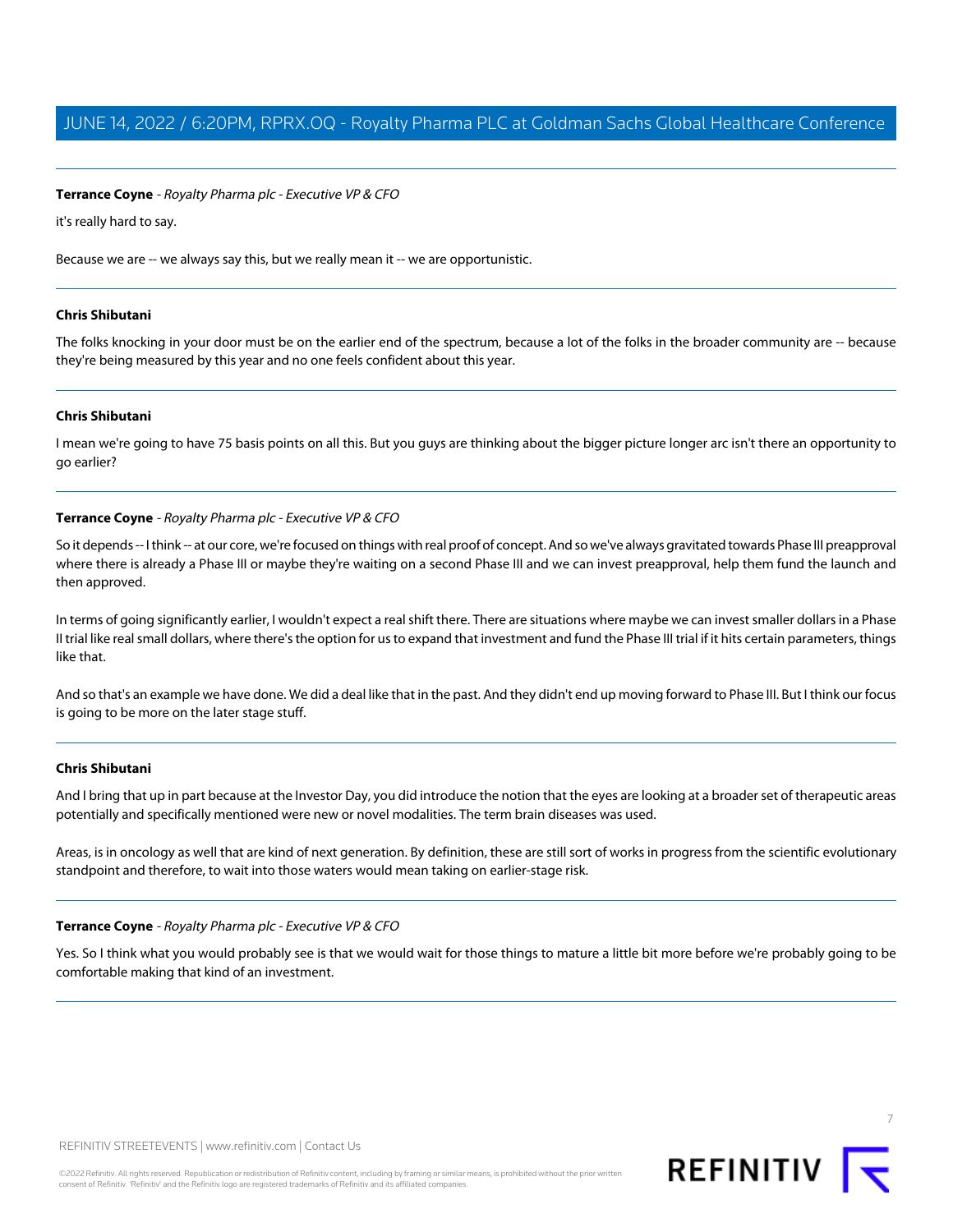#### **Chris Shibutani**

And then to make those decisions -- so I'll give it that you guys are super smart. And -- but then an element of being equipped with being potentially smarter than others is that your process as a team, you often are able to engage in negotiations or contemplate possible deals through nondisclosure agreements, et cetera.

Is it fairly base case that you're able to get access to data, et cetera? And so I think when you interact with investors in the broader community, and then we're all sort of thinking about an outcome. It doesn't need to be binary, but how things will necessarily progress? Should we be looking into the eyes of Marshall and seeing whether he blinks or whether he has good eye contact or sort of it seems as if you guys have a level of being able to do more sort of surgically invasive due diligence that makes you smarter, fair?

#### **Terrance Coyne** - Royalty Pharma plc - Executive VP & CFO

Marshall has gotten a really good poker face over the years. But I think we -- it depends on the deal in terms of the access to information that we have. If it's a synthetic royalty, where we're working directly with the company, then yes, we're going to have access to everything that they have access to.

And we're going to spend a lot of time making sure that we're comfortable looking at all of the patient-level data, the protocols, the FDA minutes, everything that you can imagine, we're doing. And we've gotten really good at that over the years.

And then there's other times where it's a third-party royalty. And we're using the same information that other investors would -- public investors would have. But we probably are maybe just going a little bit deeper because we can have that level of focus, which is unique.

#### **Chris Shibutani**

Okay. Let's transition to some topical areas. Specific products assets within the portfolio, one to address is cystic fibrosis. And just to make sure that on this day, June 14, we get the latest commentary.

Can you help us understand what next steps we should focus on? So for instance, have you engaged with Vertex on the question of the royalty rate for VX-561? Or would that be a process that would only commence pending, say, the revelation of positive Phase III data from the trials that are ongoing? How should we think about who moves their cheese next?

#### **Terrance Coyne** - Royalty Pharma plc - Executive VP & CFO

Okay. So on CF at a high level, we're -- we are really excited about the long-term potential of our investment in the cystic fibrosis space. We have royalties on the four major approved products that are marketed by Vertex right now, particularly Trikafta is one where we see it being a very important long-term product in CF, given the significant clinical benefits that it showed in terms of lung function improvement.

But now we're even seeing some of these long-term benefits start to play out. We always thought that this would happen. But it's really encouraging to see the hospitalizations declining, lung transplants declining, deaths, hopefully, over the long term, this is something that really will extend patients' lives.

And so it sets a really high bar in terms of how to develop something better. In terms of your question related to Vertex or discussions, it's just -we really just can't comment. I know investors want to understand those dynamics. And we -- as you can imagine, it's just really hard for us to comment on anything about direct discussions with Vertex.



8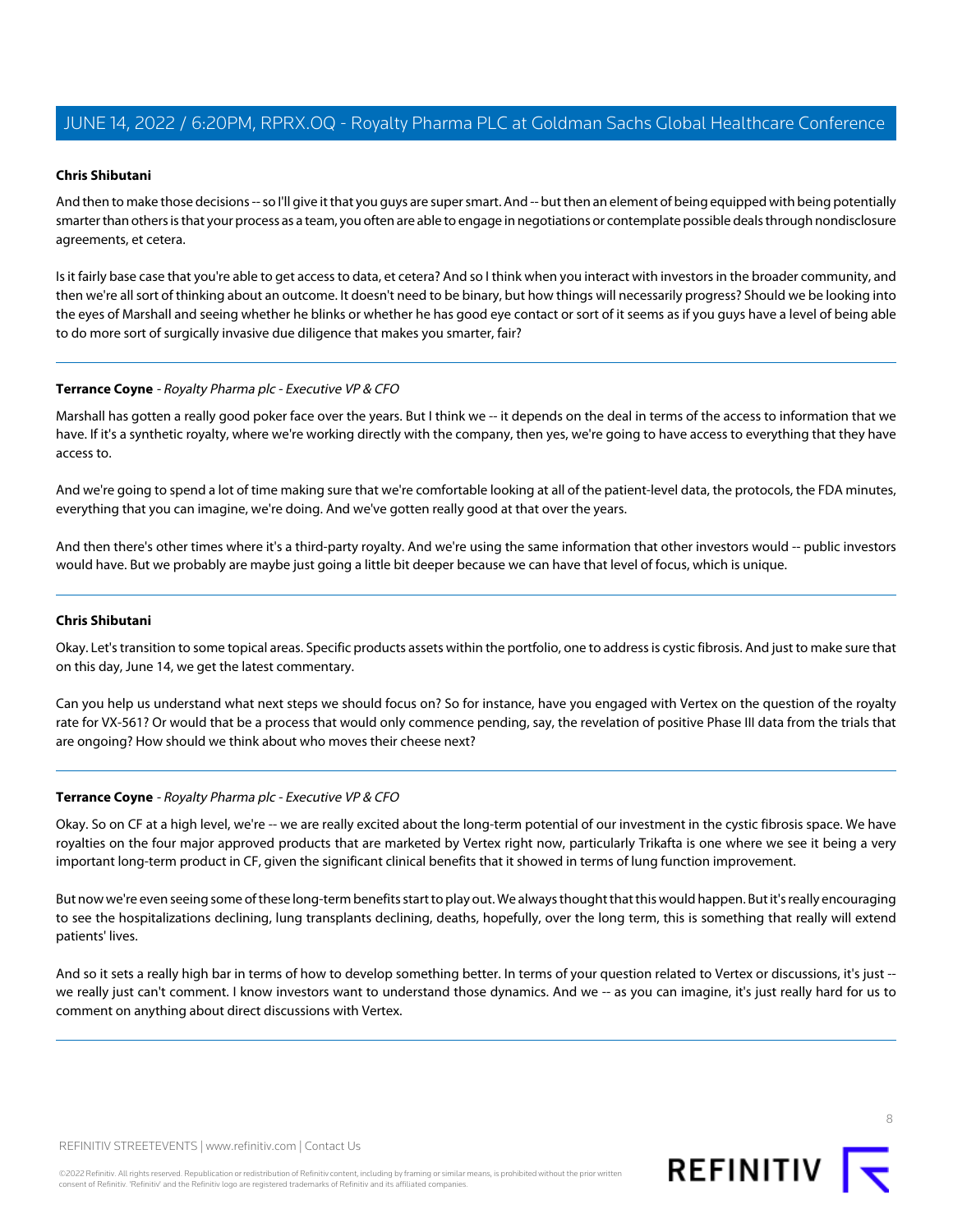#### **Chris Shibutani**

No, that's understandable. I would get trashed if I didn't ask at any rate. There was with intention at the Investor Day, however, a bit of a conservative component of assumptions built into the guidance with regard to CF. So should we then think about that it's applied potential in the event that the next-generation triple does not reach the market? Is that the right way to sort of see the mosaic (inaudible)?

#### **Terrance Coyne** - Royalty Pharma plc - Executive VP & CFO

So what we -- just to remind everyone, what we said was that over this decade, we think we can grow our top line by 10% or more. And what we said is that, that reflects a range of scenarios for the cystic fibrosis franchise, including downside scenarios.

And so beyond that, what level of 10% plus that is under scenarios that are not downside scenarios, we haven't elaborated. But obviously, we're comfortable that even under those sorts of downside scenarios we can deliver that type of growth through the decade on our top line.

#### **Chris Shibutani**

Okay, great. Let's shift to Alzheimer's, gantenerumab. I was running late because I was coming from the folks over at Lilly, the CNS division there. It's definitely one of the courageous efforts to go out into the galaxies of space of thinking about that.

So I was late because it took a while for my pod to come down to earth here. But gantenerumab -- we're also taking some conservative views from a guidance standpoint, excluding it from guidance. Can you frame your views ahead of the readout of what we're going to have in the second half of this year, probably Q3, graduate 1 graduate 2 studies from Roche?

#### **Terrance Coyne** - Royalty Pharma plc - Executive VP & CFO

Yes. So for people that don't know how that product came in or that potential product came into our portfolio was actually part of the MorphoSys deal, which was a much larger deal, where it was really the cornerstone of that deal was our royalty in Tremfya, which is a great product marketed by J&J with a lot of growth ahead of it.

And then we also were able to get royalties -- potential royalties on a few pipeline products, four different pipeline products. And gantenerumab is one of them.

In the context of that deal, we had this really nice base sort of return that we were comfortable with from Tremfya, where whether gantenerumab worked or not, it was going to be a nice investment for Royalty Pharma.

But gantenerumab provides this, obviously, very big upside potential, but it's very risky. It's not like when we made our Nurtec investment we had a lot of confidence that that drug was going to get approved that the Phase III trial would readout positively and that it would be approved. This is different.

It's different in terms of the risk factor. But the upside potential is really significant. We see multi-blockbuster potential there because of -- because it's Roche because, hopefully, if it works, it will have sort of definitive positive Phase III trials, because it's subcutaneous.

We also have a royalty on the brain shuttle version of that, which could be further differentiated. But we did -- we recognized it as high risk. And so we thought it made sense to not include it from our guidance. We think our guidance is pretty impressive even without it, where we guided to growth from 2020 to 2025 of 11% to 14% of the top line and then growth over the decade of 10% plus.

And then obviously, gantenerumab, if it works, it could provide some upside to that. That was what we felt was made the most sense when we thought about that guidance number.

REFINITIV STREETEVENTS | [www.refinitiv.com](https://www.refinitiv.com/) | [Contact Us](https://www.refinitiv.com/en/contact-us)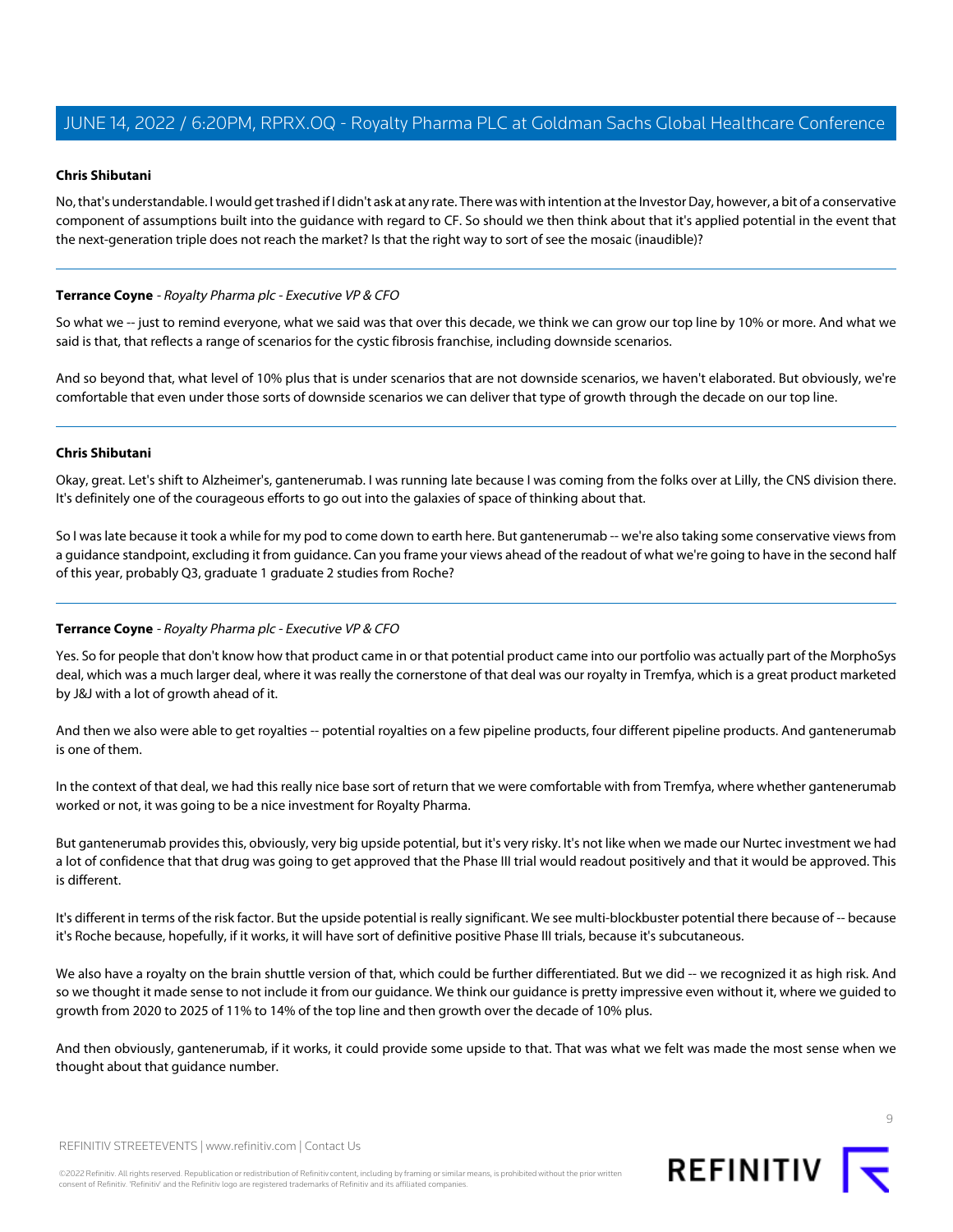#### **Chris Shibutani**

No. And in the context for those numbers, as well, you've also said that you have capacity to do \$20 billion in terms of allocation there in that and to be clear from the 2022 to 2026 time frame. And so you would deploy therefore \$8 billion to \$10 billion in excess of the sort of original framework here.

But in the event that you don't, how are you thinking as CFO and the team about distributing to shareholders perhaps in other forms of rewards, whether it'd be share repurchases, dividends which you do have?

#### **Terrance Coyne** - Royalty Pharma plc - Executive VP & CFO

Right. So within that \$20 billion, there is -- we would expect to continue to distribute some cash to shareholders. We pay a dividend. We've raised our dividend by north of 10% this year. And we're committed to continuing to pay dividend over time.

We also said at the Investor Day that we would look potentially to incorporate share repurchases as another way to return capital to shareholders. But to be clear, our primary focus is buying new royalties. And that's where we're going to spend -- we would expect to spend the vast majority of our capital because we think that, that's how we can create the most long-term value.

But returning cash to shareholders is also an important component for a business that throws off as much cash as our business does; we think that's going to be -- continue to be an important element.

#### **Chris Shibutani**

Absolutely, ever relevant in this deal environment. One other product category that I think we can learn enhance the pixels of our understanding would be hypertrophic cardiomyopathy relationship that you have with Cytokinetics.

Obviously, with Bristol, we have the approval of Camzyos, mavacamten, there. Talk about the work that the team has done and the view that you have, the house view in terms of how this market will evolve, particularly in the OHCM side, but then also the next would be the non-obstructive in there, obviously, some enthusiasm. But maybe can you -- with some candor how you think this could play out?

#### **Terrance Coyne** - Royalty Pharma plc - Executive VP & CFO

Yes. So that was an investment that we made at the beginning of this year. We're excited about the OHCM market. Certainly, we are happy to see the approval of Camzyos recently. We think aficamten has the potential to show a little differentiation.

But we think that it's an important market where there hasn't really ever been a good option. Bristol is going to be out there building that market. And we think that there's a role -- there's a real role for two products where aficamten, like I said, has the potential to potentially be differentiated over time.

And then -- in terms of the non-obstructive, I think our base investment thesis is really on the OHCM market. But we'll see what happens in the non-obstructive. And over time, if Cytokinetics runs a Phase III trial there, we would fund an additional \$50 million to help them fund that trial.

And then that could be a further driver of outer year revenue for that franchise.